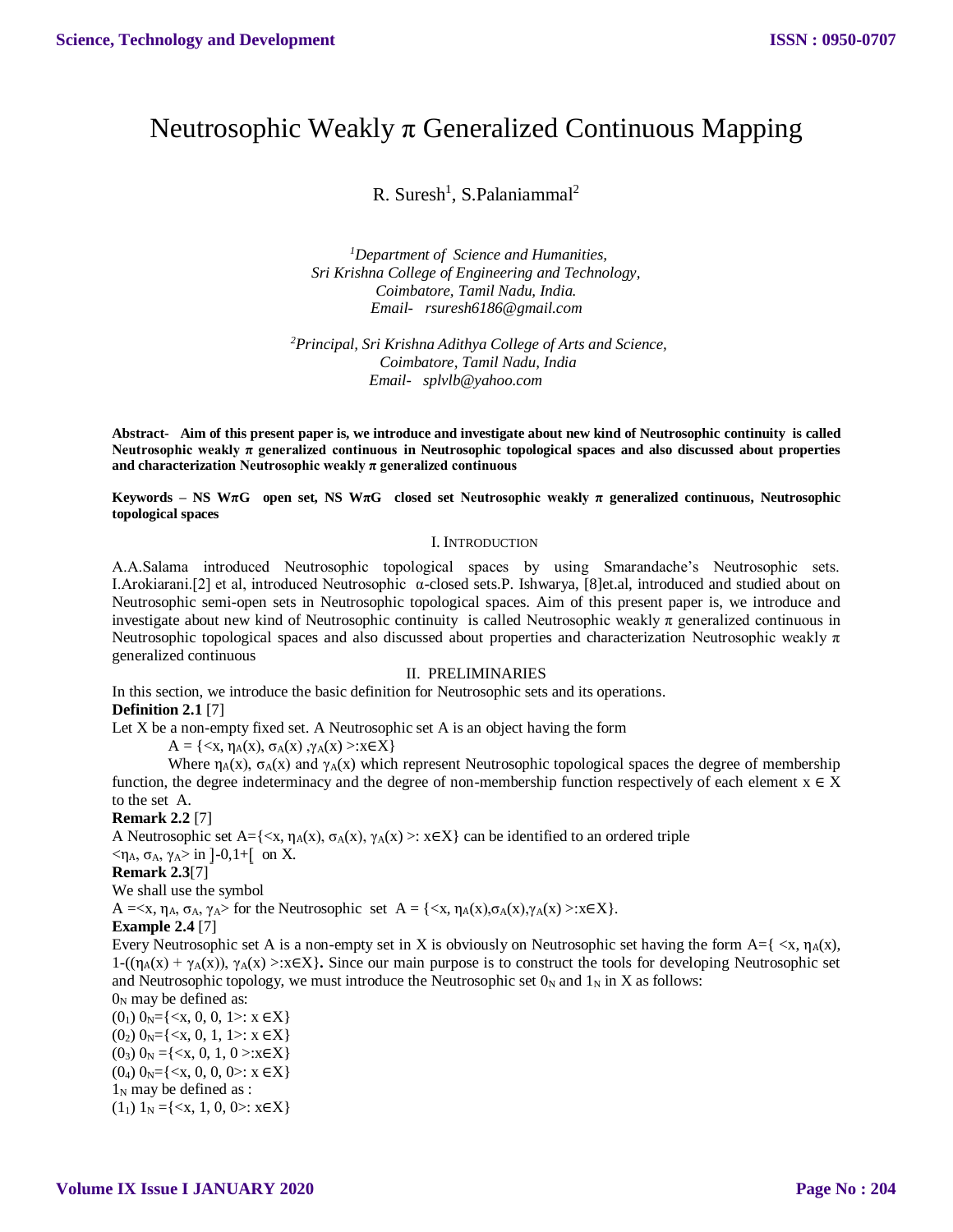$(1_2) 1_N = \{ \langle x, 1, 0, 1 \rangle : x \in X \}$  $(1_3) 1_N = \{ \langle x, 1, 1, 0 \rangle : x \in X \}$  $(1_4) 1_N = \{ \langle x, 1, 1, 1 \rangle : x \in X \}$ **Definition 2.5** [7] Let  $A = \langle \eta_A, \sigma_A, \gamma_A \rangle$  be a Neutrosophic set on X, then the complement of the set A  $\rm A^C$  defined as  $A^C = \{ \langle x, \gamma_A(x), 1 - \sigma_A(x), \eta_A(x) \rangle : x \in X \}$ **Definition 2.6** [7] Let X be a non-empty set, and Neutrosophic sets A and B in the form  $A = \{ \langle x, \eta_A(x), \sigma A(x), \gamma A(x) \rangle : x \in X \}$  and  $B = \{ \langle x, \eta_B(x), \sigma_B(x), \gamma_B(x) \rangle : x \in X \}.$ Then we consider definition for subsets (A⊆B ).  $A\subseteq B$  defined as:  $A\subseteq B \Leftrightarrow \eta_A(x) \leq \eta_B(x)$ ,  $\sigma_A(x) \leq \sigma_B(x)$  and  $\gamma_A(x) \geq \gamma_B(x)$  for all  $x \in X$ **Proposition 2.7** [7] For any Neutrosophic set A, then the following condition are holds: (i)  $0_N \subseteq A$ ,  $0_N \subseteq 0_N$ (ii)  $A \subseteq 1_N$ ,  $1_N \subseteq 1_N$ **Definition 2.8** [7] Let X be a non-empty set, and A= $\langle x, \eta_B(x), \sigma_A(x), \gamma_A(x) \rangle$ , B = $\langle x, \eta_B(x), \sigma_B(x), \gamma_B(x) \rangle$  be two Neutrosophic sets. Then (i) A∩B defined as : $A \cap B = \langle x, \eta_A(x) \rangle \eta_B(x), \sigma_A(x) \rangle \sigma_B(x), \gamma_A(x) \forall \gamma_B(x) >$ (ii) A∪B defined as :A∪B =  $\langle x, \eta_A(x) \lor \eta_B(x), \sigma_A(x) \lor \sigma_B(x), \gamma_A(x) \land \gamma_B(x) \rangle$ **Proposition 2.9** [7] For all A and B are two Neutrosophic sets then the following condition are true: (i)  $(A \cap B)^{C} = A^{C} \cup B^{C}$ (ii)  $(A \cup B)^{C} = A^{C} \cap B^{C}$ . **Definition 2.10** [11] A Neutrosophic topology is a non-empty set X is a family  $\tau_N$  of Neutrosophic subsets in X satisfying the following axioms: (i)  $0_N$ ,  $1_N \in \tau_N$ , (ii)  $G_1 \cap G_2 \in \tau_N$  for any  $G_1$ ,  $G_2 \in \tau_N$ , (iii)  $\bigcup G_i \in \tau_N$  for any family  $\{G_i \mid i \in J \} \subseteq \tau_N$ . the pair  $(X, \tau_N)$  is called a Neutrosophic topological space. The element Neutrosophic topological spaces of  $\tau_N$  are called Neutrosophic open sets. A Neutrosophic set A is closed if and only if  $A^C$  is Neutrosophic open. **Example 2.11**[11] Let  $X=\{x\}$  and  $A_1 = \{ \langle x, 0.6, 0.6, 0.5 \rangle : x \in X \}$  $A_2 = \{ \langle x, 0.5, 0.7, 0.9 \rangle : x \in X \}$  $A_3 = \{ \langle x, 0.6, 0.7, 0.5 \rangle : x \in X \}$  $A_4 = \{ \langle x, 0.5, 0.6, 0.9 \rangle : x \in X \}$ Then the family  $\tau_N = \{0_N, 1_N, A_1, A_2, A_3, A_4\}$ is called a Neutrosophic topological space on X. **Definition 2.12**[11] Let  $(X, \tau_N)$  be Neutrosophic topological spaces and A={ $\langle x, \eta_A(x), \sigma_A(x), \gamma_A(x) \rangle : x \in X$ } be a Neutrosophic set in X. Then the Neutrosophic closure and Neutrosophic interior of A are defined by Neu-cl(A)=∩{K:K is a Neutrosophic closed set in X and A⊆K} Neu-int(A)=∪{G:G is a Neutrosophic open set in X and G⊆A}. **Definition 2.13**  Let  $(X, \tau_N)$  be a Neutrosophic topological space. Then A is called (i) Neutrosophic regular Closed set [2] (Neu-RCS in short) if A=Neu-Cl(Neu-Int(A)), (ii) Neutrosophic α-Closed set[2] (Neu-αCS in short) if Neu-Cl(Neu-Int(Neu-Cl(A)))⊆A, (iii) Neutrosophic semi Closed set [9] (Neu-SCS in short) if Neu-Int(Neu-Cl(A)) $\subseteq$ A, (iv) Neutrosophic pre Closed set [12] (Neu-PCS in short) if Neu-Cl(Neu-Int(A)) $\subseteq$ A, **Definition 2.14**  Let  $(X, \tau_N)$  be a Neutrosophic topological space. Then A is called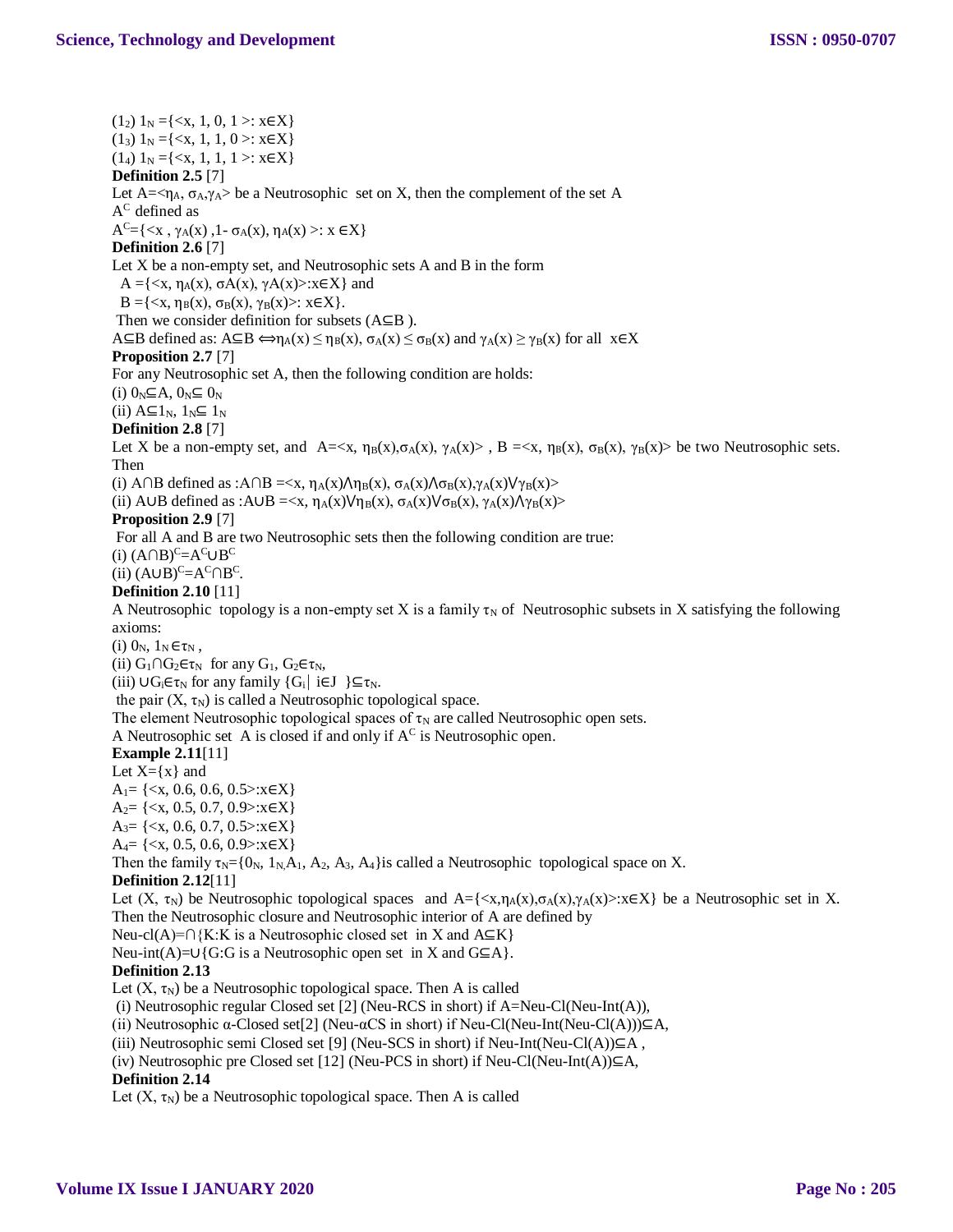- (i). Neutrosophic regular open set [2](Neu-ROS in short) if A=Neu-Int(Neu-Cl(A)),
- (ii). Neutrosophic  $\alpha$ -open set [2](Neu- $\alpha$ OS in short) if A⊆Neu-Int(Neu-Cl(Neu-Int(A))),
- (iii). Neutrosophic semi open set [9](Neu-SOS in short) if A⊆Neu-Cl(Neu-Int(A)),
- (iv).Neutrosophic pre open set [13] (Neu-POS in short) if A⊆Neu-Int(Neu-Cl(A)),

#### **Definition 2.15**

Let  $(X, \tau_N)$  be a Neutrosophic topological space. Then A is called

- (i).Neutrosophic generalized closed set[4](Neu-GCS in short) if Neu-cl(A)⊆U whenever A⊆U and U is a Neu-OS in X ,
- (ii).Neutrosophic generalized semi closed set[12] (Neu-GSCS in short) if Neu-scl(A)⊆U Whenever A⊆U and U is a Neu-OS in X,
- (iii).Neutrosophic  $\alpha$  generalized closed set [8](Neu- $\alpha$ GCS in short) if Neu- $\alpha cI(A) \subseteq U$  whenever A $\subseteq U$  and U is a Neu-OS in X ,
- (iv).Neutrosophic generalized alpha closed set [8] (Neu-GαCS in short) if Neu-αcl(A)⊆U whenever A⊆U and U is a Neu-αOS in X .

The complements of the above mentioned Neutrosophic closed sets are called their respective Neutrosophic open sets.

#### **Definition 2.18**:[5]

Let f be a mapping from an NSTS  $(X, NS_{\tau})$  into NSTS  $Y, \sigma$ . Then f is said to be Neutrosophic generalized continuous (NSG cts) if, $f^{-1}(B) \in NSGCS$  (X) for every NSCS, B in Y.

#### **Definition 2.18**:[5]

Let f be a mapping from an NSTS  $(X, NS_{\tau})$  into NSTS  $(Y, NS_{\sigma})$ . Then f is said to be Neutrosophic continuous (NS cts) if, f−1(B)∈ NSOS (X) for every B∈ σ.

## **Definition 2.19**:[12]

A mapping f:  $(X, NS<sub>τ</sub>)\rightarrow (Y, NS<sub>σ</sub>)$  is called Neutrosophic generalized semi continuous (NSGS cts) if, f<sup>-1</sup>(B) is an NSGSCS in  $(X, NS_{\tau})$  for every NSCS, B of  $(Y, NS_{\sigma})$ .

#### **Definition 2.20**:

A mapping f:  $(X, NS_{\tau}) \rightarrow (Y, NS_{\sigma})$  is called Neutrosophic  $\alpha$  generalized continuous (NS $\alpha$ GS cts) if, f<sup>-1</sup>(B) is an  $NSaGCS$  in  $(X, NS_{\tau})$  for every NSCS, B of  $(Y, NS_{\sigma})$ .

## **Definition 2.17**:

Let f be a mapping from an NSTS  $(X, NS_{\tau})$  into NSTS  $(Y, NS_{\sigma})$ . Then f is said to be

i) Neutrosophic semi continuous [15] (NS(S) cts) if,  $f^{-1}(B) \in NS(S)O(X)$  for every B∈  $\sigma$ ,

ii) Neutrosophic α continuous [15] (NS(α) cts) if, f<sup>-1</sup>(B)∈ NS(α)O(X) for every B∈  $\sigma$ ,

iii)Neutrosophic pre continuous [15] (NS(P) cts) if,  $f^{-1}(B) \in NS(P)O(X)$  for every B∈ σ,

## iv)Neutrosophic regular continuous [15] (NS(R) cts) if, f−1 (B)∈ NSRO(X) for every B∈ σ.

## **3. NEUTROSOPHIC WEAKLY π GENERALIZED CONTINUOUS MAPPINGS**

In this section, Neutrosophic weakly  $\pi$  generalized continuous mappings is defined. Some of its properties are derived.

## **Definition 3.1**:

A mapping f:  $(X, NS_{\tau}) \rightarrow (Y, NS_{\sigma})$  is called an Neutrosophic weakly  $\pi$  generalized continuous mapping (NS(W $\pi$ G) cts) if,  $f^{-1}(B)$  is a NS(W $\pi G$ )CS in *(X, NS*<sup>*t*</sup>) for every NSCS, B of  $(Y, NS_{\sigma})$ .

**Example 3.2**:

Let 
$$
X = \{a,b\}
$$
,  $Y = \{u,v\}$  and

$$
G_1 = \langle x, \left(\frac{2}{10}, \frac{5}{10}, \frac{6}{10}\right), \left(\frac{2}{10}, \frac{5}{10}, \frac{7}{10}\right) \rangle,
$$

$$
C = \frac{(6 \times 5)^{10/10} \cdot 10^{10/10}}{(6 \times 5)^{6} \cdot 10^{10/10}}
$$

$$
G_2 = \langle y, \left(\frac{6}{10}, \frac{3}{10}, \frac{4}{10}\right), \left(\frac{7}{10}, \frac{3}{10}, \frac{2}{10}\right) \rangle
$$
. Then

 $NS_{\tau} = \{ 0_{NS}, G_1, 1_{NS} \}$  and  $NS_{\sigma} = \{ 0_{NS}, G_2, 1_{NS} \}$  are NSTs on X and Y respectively.

Define a mapping f:  $(X, NS_{\tau}) \rightarrow (Y, NS_{\sigma})$  by f(a)=u and f(b)=v.

## Then f is a NS( $W\pi G$ )CTS mapping.

## **Proposition 3.3**:

Every NSCTS mapping is a  $NS(W\pi G)CTS$  mapping but not conversely.

## **Proof:**

Let f:  $(X, NS_{\tau}) \rightarrow (Y, NS_{\sigma})$  be a NSCTS mapping. Let B be a NSCS in Y. Since f is NSCTS mapping, f<sup>-1</sup>(B) is a NSCS in X. Since every NSCS is a NS(W $\pi G$ )CS,  $f^{-1}(B)$  is a NS(W $\pi G$ )CS in X. Therefore f is a NS(W $\pi G$ )CTS mapping.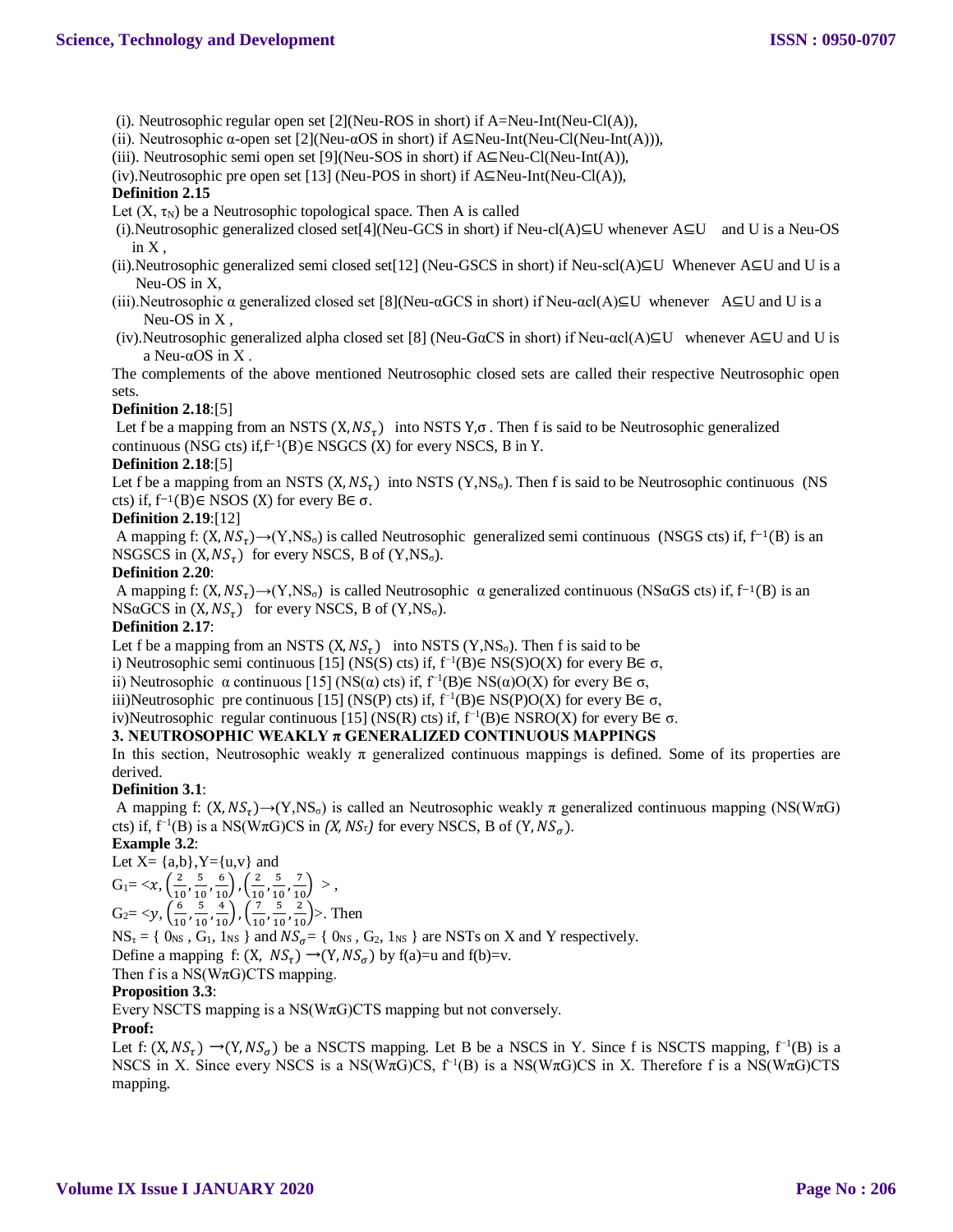## **Example 3.4**:

Let  $X = \{a,b\}$ ,  $Y = \{u,v\}$  and  $G_1 = \frac{x}{16}$  $\frac{1}{10}$ ,  $\frac{5}{10}$  $\frac{5}{10}, \frac{8}{10}$ ,  $\left(\frac{2}{10}\right)$  $\frac{2}{10}$ ,  $\frac{5}{10}$  $\frac{5}{10}, \frac{7}{10}$ >,  $G_2 = \langle y, \left( \frac{8}{10} \right) \rangle$  $\frac{8}{10}$ ,  $\frac{5}{10}$  $\frac{5}{10}, \frac{1}{10}$ ,  $\left(\frac{7}{10}\right)$  $\frac{7}{10}$ ,  $\frac{5}{10}$  $\left(\frac{5}{10}, \frac{3}{10}\right)$ >. Then

 $NS_{\tau} = \{ 0_{NS}, G_1, 1_{NS} \}$  and  $NS_{\sigma} = \{ 0_{NS}, G_2, 1_{NS} \}$  are NSTs on X and Y respectively.

Define a mapping f:  $(X, NS_{\tau}) \rightarrow (Y, NS_{\sigma})$  by f(a)=u and f(b)=v.

The NSS, B=  $\lt y, (\frac{1}{\omega})$  $\frac{1}{10}$ ,  $\frac{5}{10}$  $\frac{5}{10}, \frac{8}{10}$ ,  $\left(\frac{3}{10}\right)$  $\frac{3}{10}$ ,  $\frac{5}{10}$  $\left(\frac{5}{10}, \frac{7}{10}\right)$  is NSCS in Y. Then f<sup>-1</sup>(B) is NS(W $\pi$ G)CS in X,

but not NSCS in X. Therefore f is a NS( $W\pi G$ )CTS mapping but not a NSCTS mapping.

## **Proposition 3.5**:

Every  $NS(\alpha)$  continuous mapping is a  $NS(W\pi G)CTS$  mapping but not conversely.

## **Proof:**

Let f:  $(X, NS_{\tau}) \rightarrow (Y, NS_{\sigma})$  be a NS( $\alpha$ ) continuous mapping. Let B be a NSCS in Y. Then by definition f<sup>-1</sup>(B) is a NS(α)CS in X. Since every NS(α)CS is a NS(WπG)CS,  $f^{-1}(B)$  is a NS(WπG)CS in X. Thus f is a NS(WπG)CTS mapping.

## **Example 3.6**:

Let  $X = \{a,b\}$ ,  $Y = \{u,v\}$  and  $G_1 = \langle x, \left( \frac{4}{10} \right) \rangle$  $\frac{4}{10}$ ,  $\frac{5}{10}$  $\frac{5}{10}, \frac{6}{10}$ ,  $\left(\frac{3}{10}\right)$  $\frac{3}{10}$ ,  $\frac{5}{10}$  $\frac{5}{10}, \frac{5}{10}$  >,  $G_2 = \langle y, \left( \frac{2}{\lambda} \right) \rangle$  $\frac{2}{10}$ ,  $\frac{5}{10}$  $\frac{5}{10}, \frac{5}{10}$ ,  $\left(\frac{3}{10}\right)$  $\frac{3}{10}$ ,  $\frac{5}{10}$  $\frac{5}{10}, \frac{4}{10}$  >.

Then  $NS_{\tau} = \{ 0_{NS}, G_1, 1_{NS} \}$  and  $NS_{\sigma} = \{ 0_{NS}, G_2, 1_{NS} \}$  are NSTs on X and Y respectively.

Define a mapping f:  $(X, NS_{\tau}) \rightarrow (Y, NS_{\sigma})$  by f(a)=u and f(b)=v.

The NSS, B=  $\lt y, (\frac{5}{10})$  $\frac{5}{10}$ ,  $\frac{5}{10}$  $\frac{5}{10}, \frac{2}{10}$ ,  $\left(\frac{4}{10}\right)$  $\frac{4}{10}$ ,  $\frac{5}{10}$  $\frac{5}{10}$ ,  $\frac{3}{10}$  is NSCS in Y. Then f<sup>-1</sup>(B) is NS(W $\pi$ G)CS in X, but not NS( $\alpha$ )CS in X. Then f is a NS(W $\pi$ G)CTS mapping but not a NS( $\alpha$ ) continuous mapping.

## **Proposition 3.7**:

Every NS(R) CTS mapping is a NS( $W\pi G$ )CTS mapping but not conversely.

## **Proof:**

Let f:  $(X, NS_{\tau}) \rightarrow (Y, NS_{\sigma})$  be a NS(R)CTS mapping. Let B be a NSCS in Y. Then by definition  $f^{-1}(B)$  is a NS(R)CS in X. Since every NS(R)CS is a NS(W $\pi G$ )CS,  $f^{-1}(B)$  is a NS(W $\pi G$ )CS in X. So, f is a NS(W $\pi G$ )CTS mapping. **Example3.8**:

Let X= {a,b}, Y={u,v} and  
\nG<sub>1</sub>= 
$$
\langle x, (\frac{5}{10}, \frac{5}{10}, \frac{4}{10}), (\frac{4}{10}, \frac{5}{10}, \frac{5}{10}) \rangle
$$
,  
\nG<sub>2</sub>=  $\langle y, (\frac{5}{10}, \frac{5}{10}, \frac{4}{10}), (\frac{5}{10}, \frac{5}{10}, \frac{3}{10}) \rangle$ . Then

 $NS_{\tau}=[0_{\text{NS}}, G_1, 1_{\text{NS}}]$  and  $NS_{\sigma}=[0_{\text{NS}}, G_2, 1_{\text{NS}}]$  are NSTs on X and Y respectively.

Define a mapping f:  $(X, NS_{\tau}) \rightarrow (Y, NS_{\sigma})$  by f(a)=u and f(b)=v.

The NSS, B=  $\lt y, (\frac{4}{10})$  $\frac{4}{10}$ ,  $\frac{5}{10}$  $\frac{5}{10}, \frac{5}{10}$ ,  $\left(\frac{3}{10}\right)$  $\frac{3}{10}$ ,  $\frac{5}{10}$  $\frac{5}{10}$ ,  $\frac{5}{10}$  is NSCS in Y. Then f<sup>-1</sup>(B) is NS(W $\pi$ G)CS in X, but not NS(R)CS in X. Therefore f is  $NS(W \pi G) CTS$  mapping but not a  $NS(R) CTS$  mapping.

**Proposition 3.9**:

Every NS(P)CTS mapping is a NS( $W\pi G$ )CTS mapping but not conversely.

## **Proof:**

Let f:  $(X, NS_{\tau}) \rightarrow (Y, NS_{\sigma})$  be a NS(P) CTS mapping. Let B be a NSCS in Y. Then f<sup>-1</sup>(B) is a NS(P)CS in X. Since every NS(P)CS is a NS(W $\pi G$ )CS,  $f^{-1}(B)$  is a NS(W $\pi G$ )CS in X. Therefore f is a NS(W $\pi G$ )CTS mapping. **Example 3.10**:

Let  $X = \{a,b\}$ ,  $Y = \{u,v\}$  and

 $G_1 = \langle x, \left( \frac{4}{10} \right) \rangle$  $\frac{4}{10}$ ,  $\frac{5}{10}$  $\frac{5}{10}, \frac{6}{10}$ ,  $\left(\frac{3}{10}\right)$  $\frac{3}{10}$ ,  $\frac{5}{10}$  $\frac{5}{10}, \frac{7}{10}$ >,  $G_2 = \langle y, \left( \frac{6}{10}, \frac{5}{10}, \frac{4}{10} \right), \left( \frac{4}{10}, \frac{5}{10}, \frac{4}{10} \right) \rangle.$ 

$$
O_2-\langle y, \left(\frac{1}{10}, \frac{1}{10}, \frac{1}{10}\right), \left(\frac{1}{10}, \frac{1}{10}, \frac{1}{10}\right) \rangle.
$$

Then  $NS_{\tau} = \{ O_{NS}, G_1, 1_{NS} \}$  and  $NS_{\sigma} = \{ O_{NS}, G_2, 1_{NS} \}$  are NSTs on X and Y respectively. Define a mapping f:  $(X, NS_{\tau}) \rightarrow (Y, NS_{\sigma})$  by f(a)=u and f(b)=v.

The NSS, B=  $\lt y$ ,  $\left(\frac{4}{10}\right)$  $\frac{4}{10}$ ,  $\frac{5}{10}$  $\frac{5}{10}, \frac{6}{10}$ ,  $\left(\frac{4}{10}\right)$  $\frac{4}{10}$ ,  $\frac{5}{10}$  $\left(\frac{5}{10}, \frac{4}{10}\right)$  is NSCS in Y. Then f<sup>-1</sup>(B) is NS(W $\pi$ G)CS in X, but not NS(P)CS in X. Therefore f is NS(WπG)CTS mapping but not a NS(P) CTS mapping.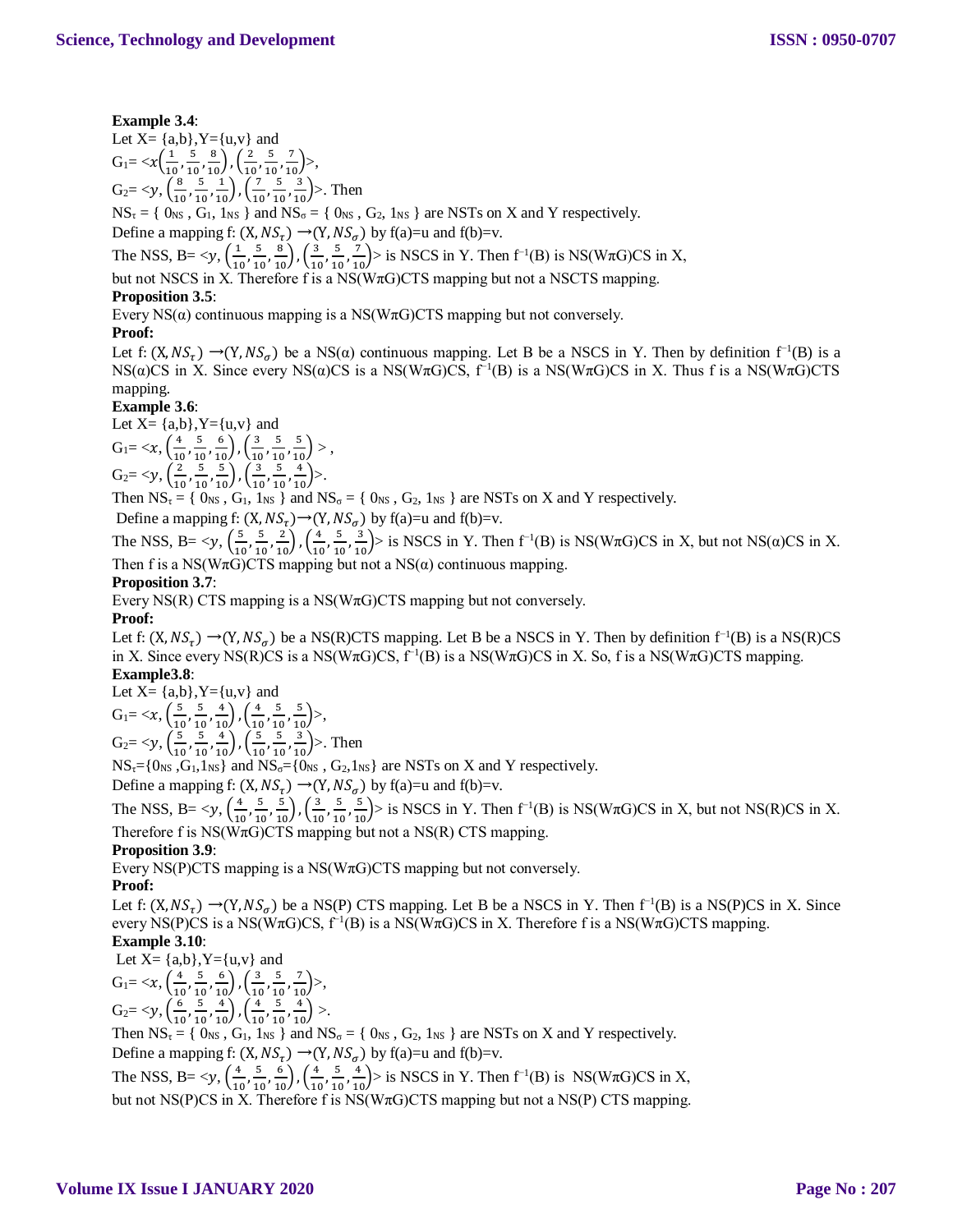## **Proposition 3.11**:

Every NS(G)CTS mapping is a NS( $W\pi G$ )CTS mapping but not conversely.

## **Proof:**

Let f:  $(X, NS_{\tau}) \rightarrow (Y, NS_{\sigma})$  be a NS(G)CTS mapping. Let B be a NSCS in Y. Since f is a NS(G)CTS mapping,  $f^{-1}(B)$  is a NS(G)CS in X. Since every NS(G)CS is a NS(W $\pi$ G)CS,  $f^{-1}(B)$  is a NS(W $\pi$ G)CS in X. Thus f is a  $NS(W\pi G)CTS$  mapping.

**Example 3.12:** Let  $X = \{a,b\}$ ,  $Y = \{u,v\}$  and

$$
G_1 = \langle x, \left(\frac{2}{10}, \frac{5}{10}, \frac{7}{10}\right), \left(\frac{3}{10}, \frac{5}{10}, \frac{6}{10}\right) \rangle, G_2 = \langle y, \left(\frac{8}{10}, \frac{5}{10}, \frac{2}{10}\right), \left(\frac{7}{10}, \frac{5}{10}, \frac{2}{10}\right) \rangle.
$$

Then  $NS_{\tau} = \{ O_{NS}, G_1, 1_{NS} \}$  and  $NS_{\sigma} = \{ O_{NS}, G_2, 1_{NS} \}$  are NSTs on X and Y respectively.

Define a mapping f:  $(X, NS_{\tau}) \rightarrow (Y, NS_{\sigma})$  by f(a)=u and f(b)=v.

The NSS, B=  $\langle y, \frac{2}{\lambda} \rangle$  $\frac{2}{10}$ ,  $\frac{5}{10}$  $\frac{5}{10}, \frac{8}{10}$ ,  $\left(\frac{2}{10}\right)$  $\frac{2}{10}$ ,  $\frac{5}{10}$  $\left(\frac{5}{10}, \frac{7}{10}\right)$  > is NSCS in Y, f<sup>-1</sup>(B) is NS(W $\pi$ G)CS in X but not NS(G)CS in X. Therefore f is  $NS(W\pi G)CTS$  mapping but not a  $NS(G)CTS$  mapping.

#### **Proposition 3.13**:

Every  $NS(\alpha G)$  continuous mapping is a  $NS(W \pi G) CTS$  mapping but not conversely.

## **Proof:**

Let f:  $(X, NS_{\tau}) \rightarrow (Y, NS_{\sigma})$  be a NS( $\alpha G$ ) continuous mapping. Let B be a NSCS in Y. Then by definition, f<sup>-1</sup>(B) is a NS(αG)CS in X. Since every NS(αG)CS is a NS(WπG)CS, $f^{-1}(B)$  is a NS(WπG)CS in X. So, f is a NS(WπG)CTS mapping.

#### **Example 3.14**:

Let  $X = \{a,b\}$ ,  $Y = \{u,v\}$  and

$$
G_1 = \langle x, \left(\frac{4}{10}, \frac{5}{10}, \frac{2}{10}\right), \left(\frac{6}{10}, \frac{5}{10}, \frac{2}{10}\right) \rangle,
$$

 $G_2 = \langle y, \left( \frac{6}{10} \right) \rangle$  $\frac{6}{10}$ ,  $\frac{5}{10}$  $\left(\frac{5}{10}, \frac{4}{10}\right), \left(\frac{2}{10}\right)$  $\frac{2}{10}$ ,  $\frac{5}{10}$  $\frac{5}{10}$ ,  $\frac{3}{10}$ ). Then NS<sub>τ</sub> = { 0<sub>NS</sub>, G<sub>1</sub>, 1<sub>NS</sub> } and NS<sub>0</sub> = { 0<sub>NS</sub>, G<sub>2</sub>, 1<sub>NS</sub> } are NSTs on X and Y respectively.

Define a mapping f:  $(X, NS_{\tau}) \rightarrow (Y, NS_{\sigma})$  by f(a)=u and f(b)=v.

The NSS, B=  $\langle y, \frac{4}{10}\rangle$  $\frac{4}{10}$ ,  $\frac{5}{10}$  $\frac{5}{10}, \frac{6}{10}$ ,  $\left(\frac{3}{10}\right)$  $\frac{3}{10}$ ,  $\frac{5}{10}$  $\frac{5}{10}$ ,  $\frac{2}{10}$  is NSCS in Y. Then f<sup>-1</sup>(B) is NS(W $\pi$ G)CS in X, but not NS( $\alpha$ G)CS in X. Therefore f is NS(W $\pi$ G) CTS mapping but not a NS( $\alpha$ G) continuous mapping.

#### **Remark 3.15**:

NSS continuous mapping and NS( $W\pi G$ )CTS mapping are independent to each other.

**Example 3.8**: Let  $X = \{a,b\}$ ,  $Y = \{u,v\}$  and  $G_1 = \langle x, \left( \frac{4}{10} \right) \rangle$  $\frac{4}{10}$ ,  $\frac{5}{10}$  $\frac{5}{10}, \frac{6}{10}$ ,  $\left(\frac{3}{10}\right)$  $\frac{3}{10}$ ,  $\frac{5}{10}$  $\frac{5}{10}, \frac{7}{10}$  >,  $G_2 = \langle y, \left( \frac{6}{10} \right) \rangle$  $\frac{6}{10}$ ,  $\frac{5}{10}$  $\frac{5}{10}, \frac{4}{10}$ ,  $\left(\frac{7}{10}\right)$  $\frac{7}{10}$ ,  $\frac{5}{10}$  $\left(\frac{5}{10}, \frac{3}{10}\right)$  >. Then  $NS_{\tau} = \{ 0_{NS}, G_1, 1_{NS} \}$  and  $NS_{\sigma} = \{0_{NS}, G_2, 1_{NS} \}$  are NSTs on X and Y respectively. Define a mapping f:  $(X, NS_{\tau}) \rightarrow (Y, NS_{\sigma})$  by f(a)=u and f(b)=v. Then f is NSS continuous mapping but not a  $NS(W\pi G)CTS$  mapping, since B=  $$  $\frac{4}{10}$ ,  $\frac{5}{10}$  $\frac{5}{10}, \frac{6}{10}$ ,  $\left(\frac{3}{10}\right)$  $\frac{3}{10}$ ,  $\frac{5}{10}$  $\left(\frac{5}{10}, \frac{2}{10}\right)$  > is a NSSCS in Y, but  $f^{-1}(B) = \langle x, \frac{4}{10} \rangle$  $\frac{4}{10}$ ,  $\frac{5}{10}$  $\frac{5}{10}, \frac{6}{10}$ ,  $\left(\frac{3}{10}\right)$  $\frac{3}{10}$ ,  $\frac{5}{10}$  $\left(\frac{5}{10}, \frac{2}{10}\right)$  > is not a NS(W $\pi$ G)CS in X. **Example 3.16**: Let  $X = \{a,b\}$ ,  $Y = \{u,v\}$  and  $G_1 = \langle x, \frac{9}{16} \rangle$  $\frac{9}{10}$ ,  $\frac{5}{10}$  $\frac{5}{10}, \frac{1}{10}$ ,  $\left(\frac{7}{10}\right)$  $\frac{7}{10}$ ,  $\frac{5}{10}$  $\frac{5}{10}, \frac{2}{10}$  >,  $G_2 = \langle y, \left( \frac{3}{44} \right) \rangle$  $\frac{3}{10}$ ,  $\frac{5}{10}$  $\frac{5}{10}, \frac{4}{10}$ ,  $\left(\frac{7}{10}\right)$  $\frac{7}{10}$ ,  $\frac{5}{10}$  $\frac{5}{10}, \frac{6}{10}$  >. Then  $NS_{\tau}$ ={  $0_{NS}$ ,  $G_1$ ,  $1_{NS}$  } and  $NS_{\sigma}$ ={  $0_{NS}$ ,  $G_2$ ,  $1_{NS}$  } are NSTs on X and Y respectively. Define a mapping f:  $(X, NS_{\tau}) \rightarrow (Y, NS_{\sigma})$  by f(a)=u and f(b)=v. Then f is NS(W $\pi$ G)CTS mapping, but not a NSS continuous mapping, since B=  $\lt y, (\frac{7}{10})$  $\frac{7}{10}$ ,  $\frac{5}{10}$  $\frac{5}{10}, \frac{3}{10}$ ,  $\left(\frac{6}{10}\right)$  $\frac{6}{10}$ ,  $\frac{5}{10}$  $\left(\frac{5}{10}, \frac{4}{10}\right)$  > is a NS(W $\pi$ G)CS in Y, but  $f^{-1}(B) = \langle x, \left( \frac{7}{10} \right) \rangle$  $\frac{7}{10}$ ,  $\frac{5}{10}$  $\frac{5}{10}, \frac{3}{10}$ ,  $\left(\frac{6}{10}\right)$  $\frac{6}{10}$ ,  $\frac{5}{10}$  $\left(\frac{5}{10}, \frac{4}{10}\right)$  > is not a NSSCS in X. **Remark 3.17:** NS(GS) CTS mapping and NS( $W\pi G$ )CTS mapping are independent to each other. **Example 3.18:** Let  $X = \{a,b\}$ ,  $Y = \{u,v\}$  and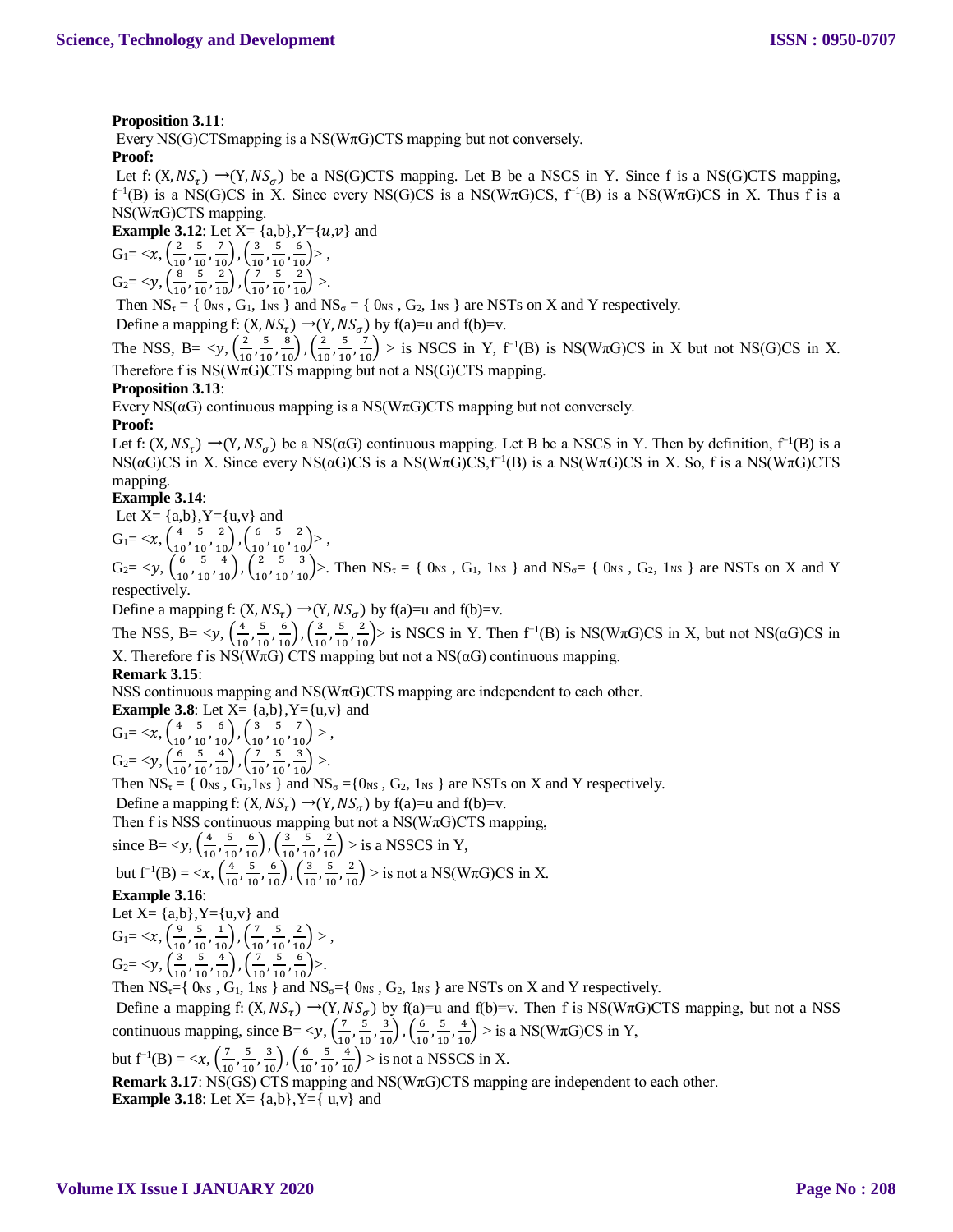$G_1 = \langle x, \frac{2}{\sqrt{2}} \rangle$  $\frac{2}{10}$ ,  $\frac{5}{10}$  $\frac{5}{10}, \frac{5}{10}$ ,  $\left(\frac{3}{10}\right)$  $\frac{3}{10}$ ,  $\frac{5}{10}$  $\frac{5}{10}, \frac{5}{10}$  >,  $G_2 = \langle y, \left( \frac{5}{10} \right) \rangle$  $\frac{5}{10}$ ,  $\frac{5}{10}$  $\frac{5}{10}, \frac{2}{10}$ ,  $\left(\frac{5}{10}\right)$  $\frac{5}{10}$ ,  $\frac{5}{10}$  $\left(\frac{5}{10}, \frac{3}{10}\right)$  >. Then  $NS_{\tau} = \{ 0_{NS}, G_1, 1_{NS} \}$  and  $NS_{\sigma} = \{ 0_{NS}, G_2, 1_{NS} \}$  are NSTs on X and Y respectively. Define a mapping f:  $(X, NS_{\tau}) \rightarrow (Y, NS_{\sigma})$  by f(a)=u and f(b)=v. Then f is NS(GS) CTS mapping, but not a NS( $W\pi G$ )CTS mapping, since B=  $$  $\frac{2}{10}$ ,  $\frac{5}{10}$  $\frac{5}{10}, \frac{5}{10}$ ,  $\left(\frac{3}{10}\right)$  $\frac{3}{10}$ ,  $\frac{5}{10}$  $\left(\frac{5}{10}, \frac{5}{10}\right)$  > is a NS(GS)CS in Y, but  $f^{-1}(B) = \langle x, \frac{2}{\lambda} \rangle$  $\frac{2}{10}$ ,  $\frac{5}{10}$  $\frac{5}{10}, \frac{5}{10}$ ,  $\left(\frac{3}{10}\right)$  $\frac{3}{10}$ ,  $\frac{5}{10}$  $\left(\frac{5}{10}, \frac{5}{10}\right)$  is not a NS(W $\pi$ G)CS in X. **Example 3.19**: Let  $X = \{a,b\}$ ,  $Y = \{u,v\}$  and  $G_1 = \langle x, \left( \frac{5}{10} \right) \rangle$  $\frac{5}{10}$ ,  $\frac{5}{10}$  $\frac{5}{10}, \frac{2}{10}$ ,  $\left(\frac{6}{10}\right)$  $\frac{6}{10}$ ,  $\frac{5}{10}$  $\frac{5}{10}, \frac{2}{10}$  >,  $G_2 = \langle y, \left( \frac{6}{16} \right) \rangle$  $\frac{6}{10}$ ,  $\frac{5}{10}$  $\frac{5}{10}, \frac{3}{10}$ ,  $\left(\frac{6}{10}\right)$  $\frac{6}{10}$ ,  $\frac{5}{10}$  $\frac{5}{10}, \frac{2}{10}$  >. Then  $NS_{\tau}$  { 0<sub>NS</sub>, G<sub>1</sub>, 1<sub>NS</sub> } and  $NS_{\sigma}$  = { 0<sub>NS</sub>, G<sub>2</sub>, 1<sub>NS</sub> } are NSTs on X and Y respectively. Define a mapping f:  $(X, NS_{\tau}) \rightarrow (Y, NS_{\sigma})$  by f(a)=u and f(b)=v. Then f is  $NS(W\pi G)CTS$  mapping, but not a  $NS(GS)$  CTS mapping, since B= <y,  $\left(\frac{3}{10}\right)$  $\frac{3}{10}$ ,  $\frac{5}{10}$  $\frac{5}{10}, \frac{6}{10}$ ,  $\left(\frac{2}{10}\right)$  $\frac{2}{10}$ ,  $\frac{5}{10}$  $\left(\frac{5}{10}, \frac{6}{10}\right)$  > is a NS(W $\pi$ G)CS in Y but  $f^{-1}(B) = \langle x, \left( \frac{3}{10} \right) \rangle$  $\frac{3}{10}$ ,  $\frac{5}{10}$  $\frac{5}{10}, \frac{6}{10}$ ,  $\left(\frac{2}{10}\right)$  $\frac{2}{10}$ ,  $\frac{5}{10}$  $\left(\frac{5}{10}, \frac{6}{10}\right)$  > is not a NS(GS)CS in X.



## **4.APPLICATIONS OF NEUTROSOPHIC WEAKLY π GENERALIZED CLOSED MAPPING**

#### **Definition 4.1:**

An NSTS (X,  $NS_{\tau}$ ) is called an Neutrosophic w $\pi T1/2$  space (NSw $\pi T1/2$ ) if every NSW $\pi GCS$  in X is an NSCS in X.

#### **Proposition 4.2**:

A mapping f:  $(X, NS_{\tau}) \rightarrow (Y, NS_{\sigma})$  is NS(W $\pi G$ ) CTS, then the inverse image of each NSOS in Y is a NS(W $\pi G$ )OS in X.

#### **Proof:**

Let B be a NSOS in Y. This implies B<sup>C</sup> is NSCS in Y. Since f is NS(W $\pi$ G) CTS, f<sup>-1</sup>(B<sup>C</sup>) is NS(W $\pi$ G)CS in X. Since  $f^{-1}(B^C) = (f^{-1}(B))^C$ ,  $f^{-1}(B)$  is a NS(W $\pi G$ )OS in X.

## **Proposition 4.3**:

Let f:  $X \rightarrow Y$  be a NS(W $\pi G$ )CTS mapping and X be a NSw $\pi T/2$  space. Then f is a NSCTS mapping.